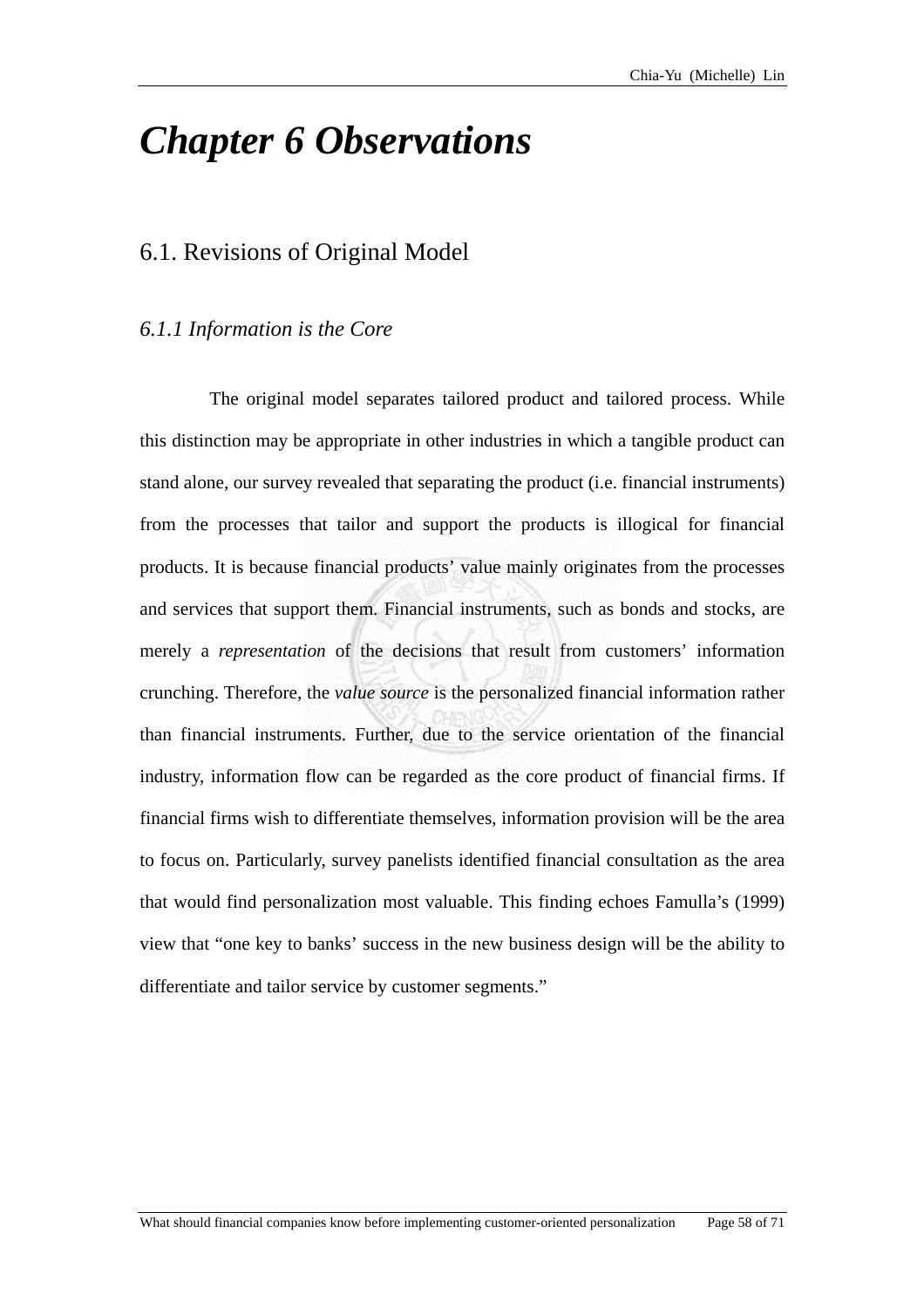## *6.1.2 A Cost/Benefit Viewpoint*

Rather than using the more complex framework in Figure 11, customers weigh the values of personalization from a simple cost/benefit viewpoint. Though the revised model may look drastically different from the initial one, many elements are in fact the same ones with different organization and presentation. Privacy was in the initial model. Concerns of security and potential promotion annoyance are extensions of privacy issues. Security concerns exist because the case under consideration is the financial industry, in which security is important with or without personalization. Therefore, security is not included in the cost-benefit viewpoint model (Figure 12) because the model expresses only personalization related issues. The elements of good and accurate personalization, which now encompasses channel flexibility, can be found in the tailoring process of the initial model. The parts that have been eliminated are tailored product and transactions services, due to reason discussed in the previous section.

Figure 12 depicts the forces, namely costs and benefits, which will affect customer's impression of a personalization effort. The criteria under 'costs' and 'benefits' also serve as the evaluation criteria that customers use to evaluate personalization features.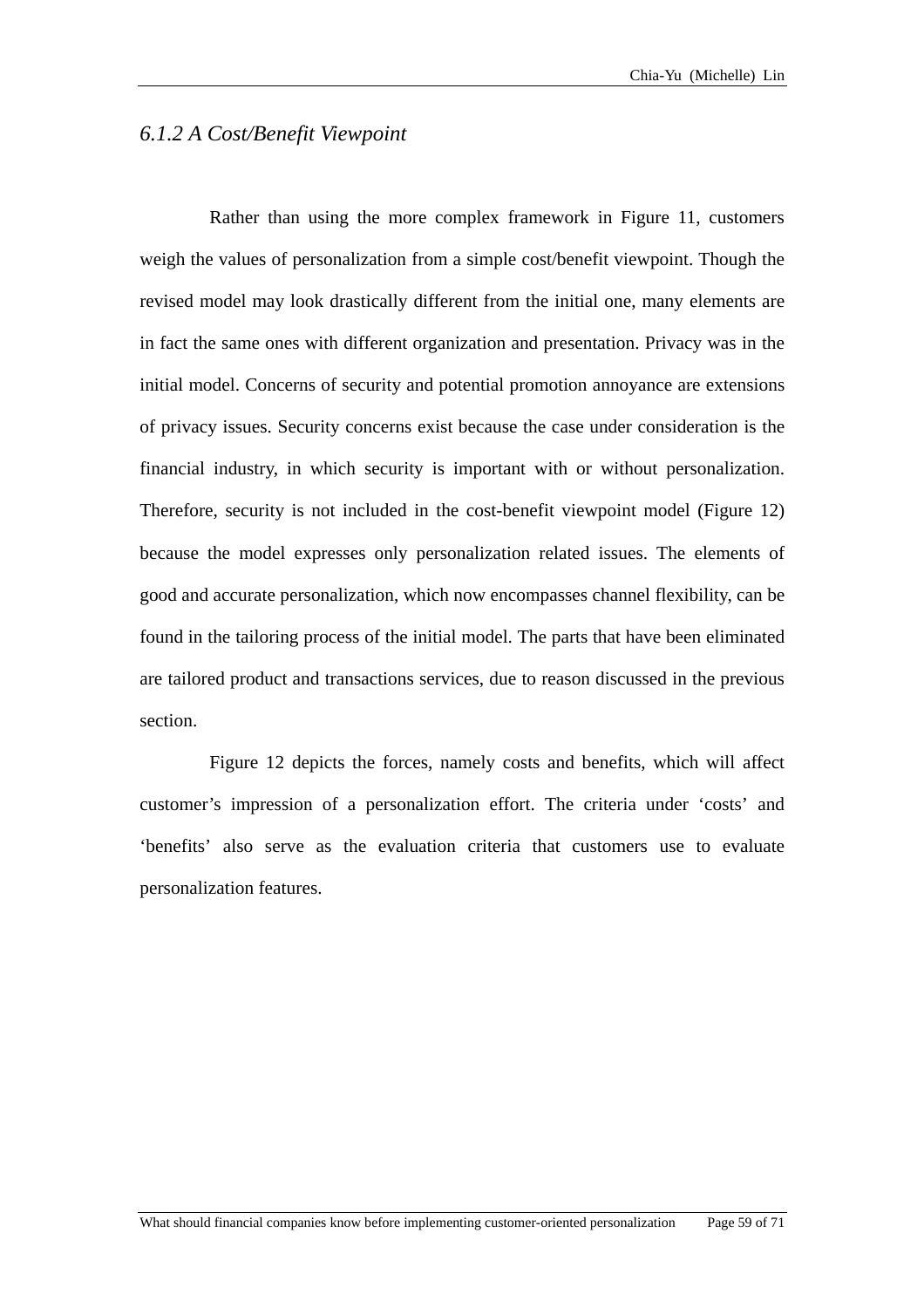

Figure 12: The Cost-benefit viewpoint

As customers use personalization services, they may be concerned about privacy issues. The intensity of their concerns reflects either their previous experience or stories/news on privacy intrusion they have heard or read. In addition, customers are also concerned about annoyance that may arise from potential promotions.

The forces that may counteract their concerns are possible benefits they could receive as a result of personalization. The foremost benefit is simply good and accurate personalization, i.e. *getting the right product/information at the right time and right place via the channel that is most convenient to them*. Giving customers *control* on personalization results will also add weight to the benefit side. With this feature, customers can rest assure that joining a firm's personalization service is *not* a road of no return. While customers appreciate the convenience brought by personalization, they do not want to be controlled. They want to decide what they get rather than having personalization provider dictate their fate. Empowering customers with control is especially important at the present because current personalized recommendations lack precision and accuracy. When machines cannot do the job right, human intervention is required. Empowering customer with control means giving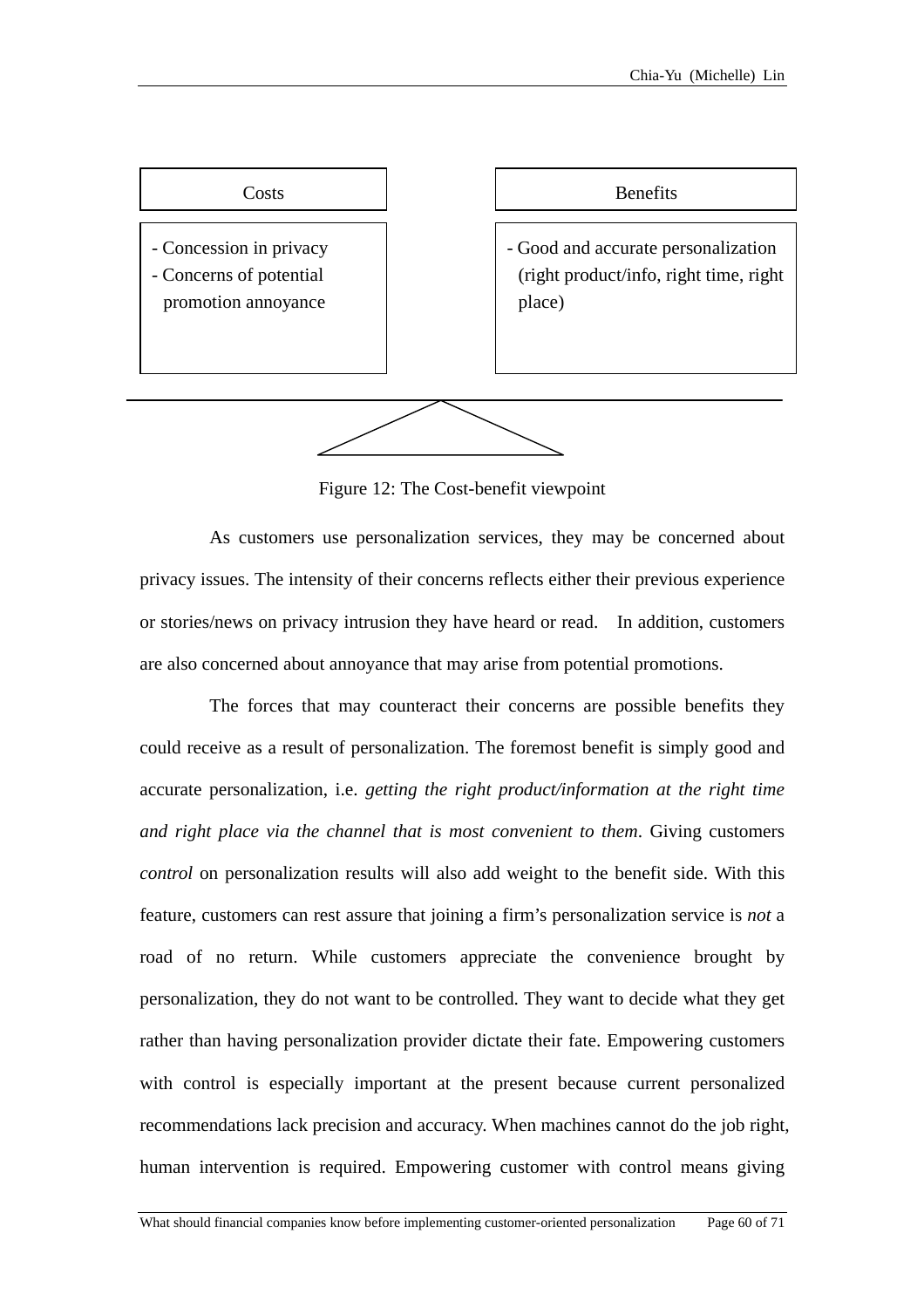them a means to affect the products of machines. However, it does not mean that customers now have to do everything – that would make IT-enabled personalization meaningless. Empowering customers with control means giving them a power that they can exercise *at will*. It means when recommendations fail to meet customers' expectations; they can block or modify similar future recommendations. When some day personalized recommendations meet customer needs precisely and perfectly, customer control might be much less necessary.

When the cost-benefit scale tips toward the 'Benefits" side, customers would undoubtedly evaluate personalization favorably. Unfortunately, current situations have the scale tipped toward the 'Costs' side, as demonstrated in Figure 13.



Figure 13: Current situation – the cost-benefit imbalance.

The results from the research showed that the cost-benefit scale is currently tipped to ward the 'Costs' side. In other words, there exist more costs than benefits from customers' viewpoint. There is little respect for customers' privacy. Customers are forced to reveal personal data that they consider irrelevant to the processing of their requests. Even worse, customers feel that some companies are snooping on them,